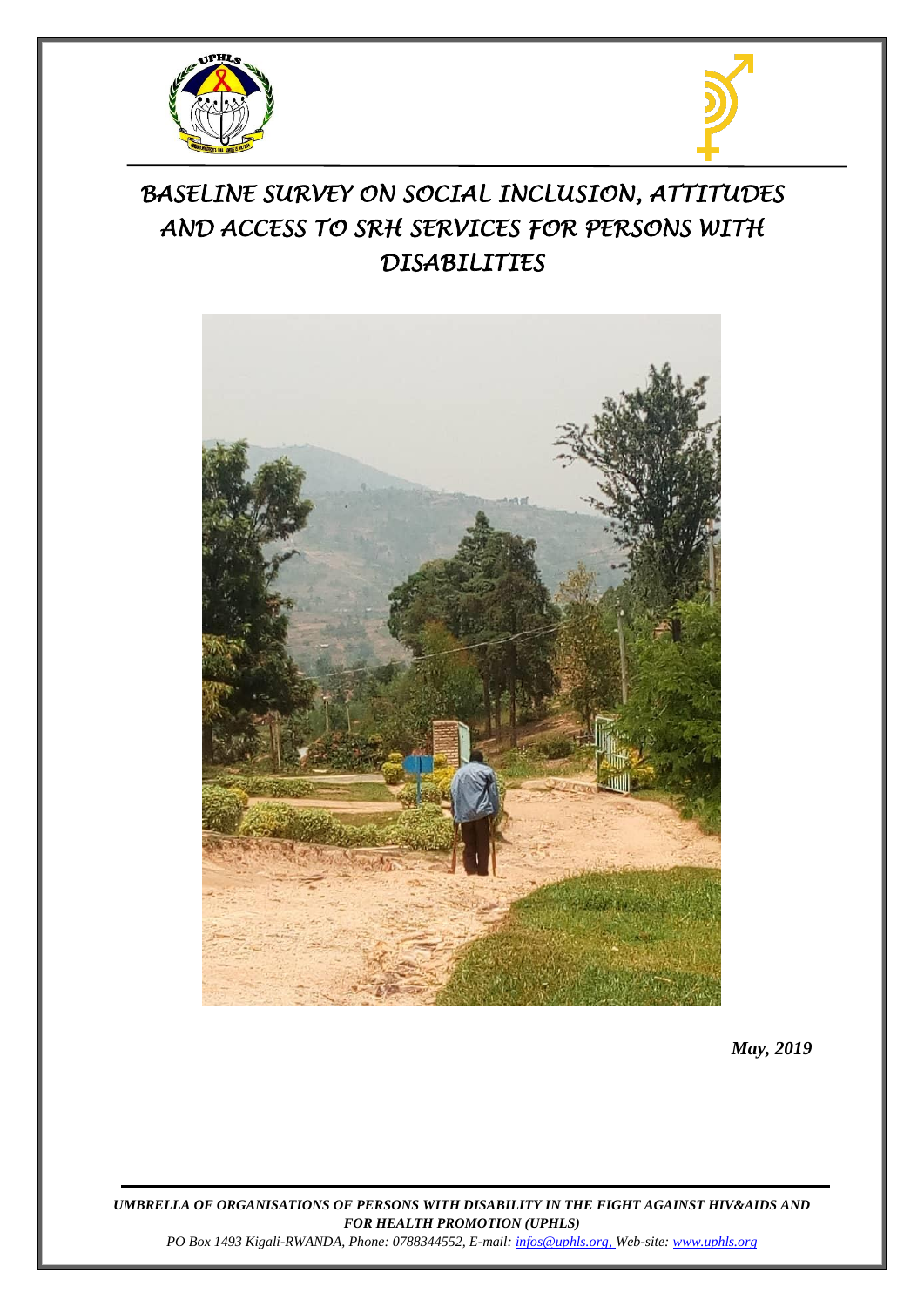# <span id="page-1-0"></span>**DISCLAIMER**

The baseline study was commissioned by UPHLS. All reasonable precautions have been taken by the authors to verify the information contained in this report. However, the report may be distributed without warranty of any kind, either expressed or implied. The responsibility for the interpretation and use of the material lies with the reader.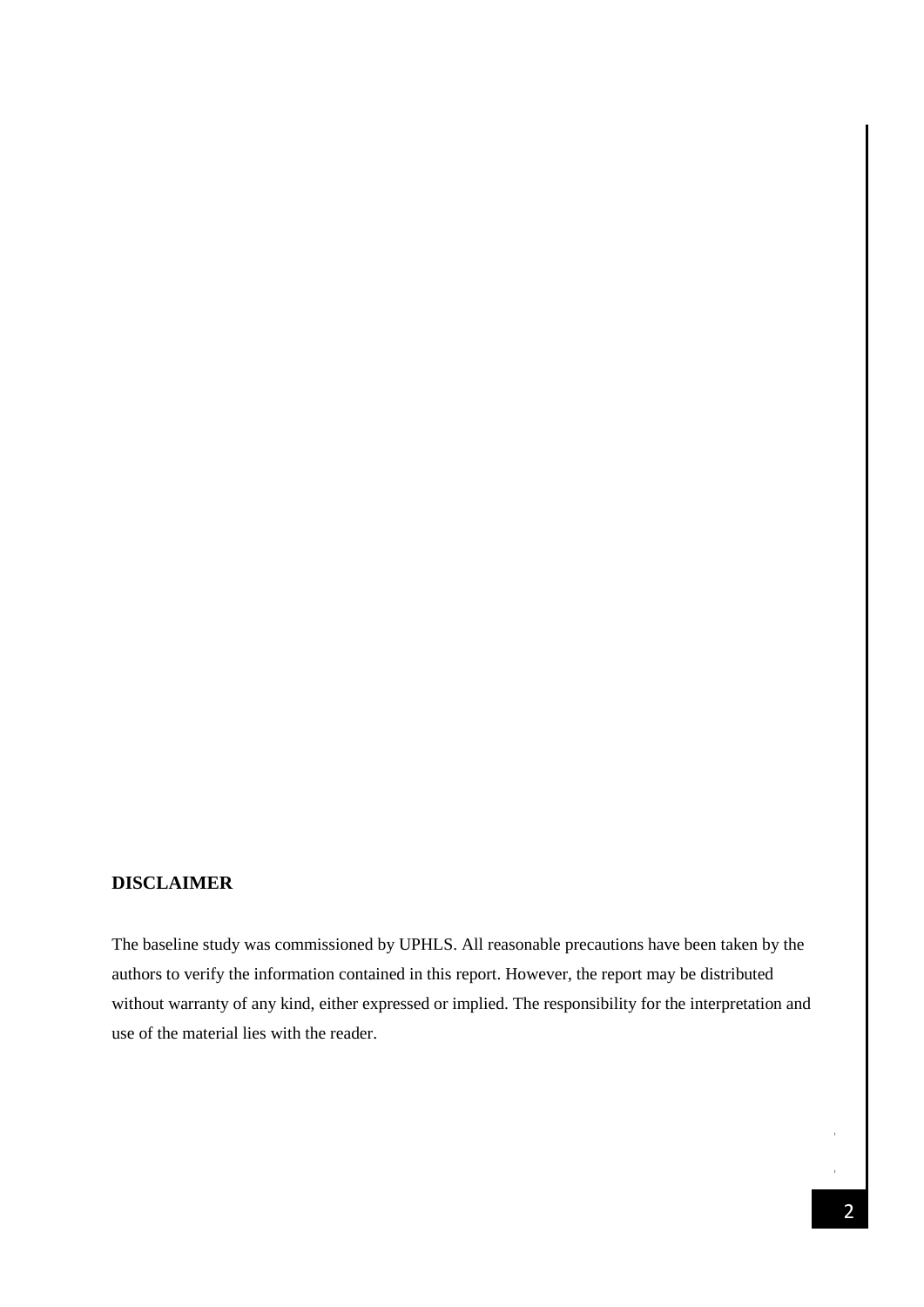#### <span id="page-2-0"></span>**ACKNOWLEDGEMENT**

During the Baseline survey, the team has learned a lot. We have learned that it takes a community of dedicated colleagues to convert new and old wisdom into a useful text, which we believe this is. We appreciate the dedication of all UPHLS staff and notably the regional coordinators for their support, coordination of field logistics and guidance in making this report come to be. Your questions, your ideas and your critiques have been of great help.

Sincere acknowledgement and thanks goes to Research team (Blaise SHYIRAMBERE and Eric MWANJE), for coordinating Baseline related work including the conduct of focus group discussions, key informant interviews, observations, analysis, reporting and facilitating the validation workshop. We cannot over-emphasize the dedication that went into the planning, communications and coordination of the field exercises, as well as the work that went into transcribing and undertaking qualitative analysis of collected data.

Our dedicated and insightful drivers who planned the movements in the field for the whole exercise, guided the research assistants with wisdom to get to all the sampled placements, and transported research team across the four regions, deserve appreciation and acknowledgement. We always appreciate your logistical advice and support.

KARANGWA Francois Xavier Executive Director UPHLS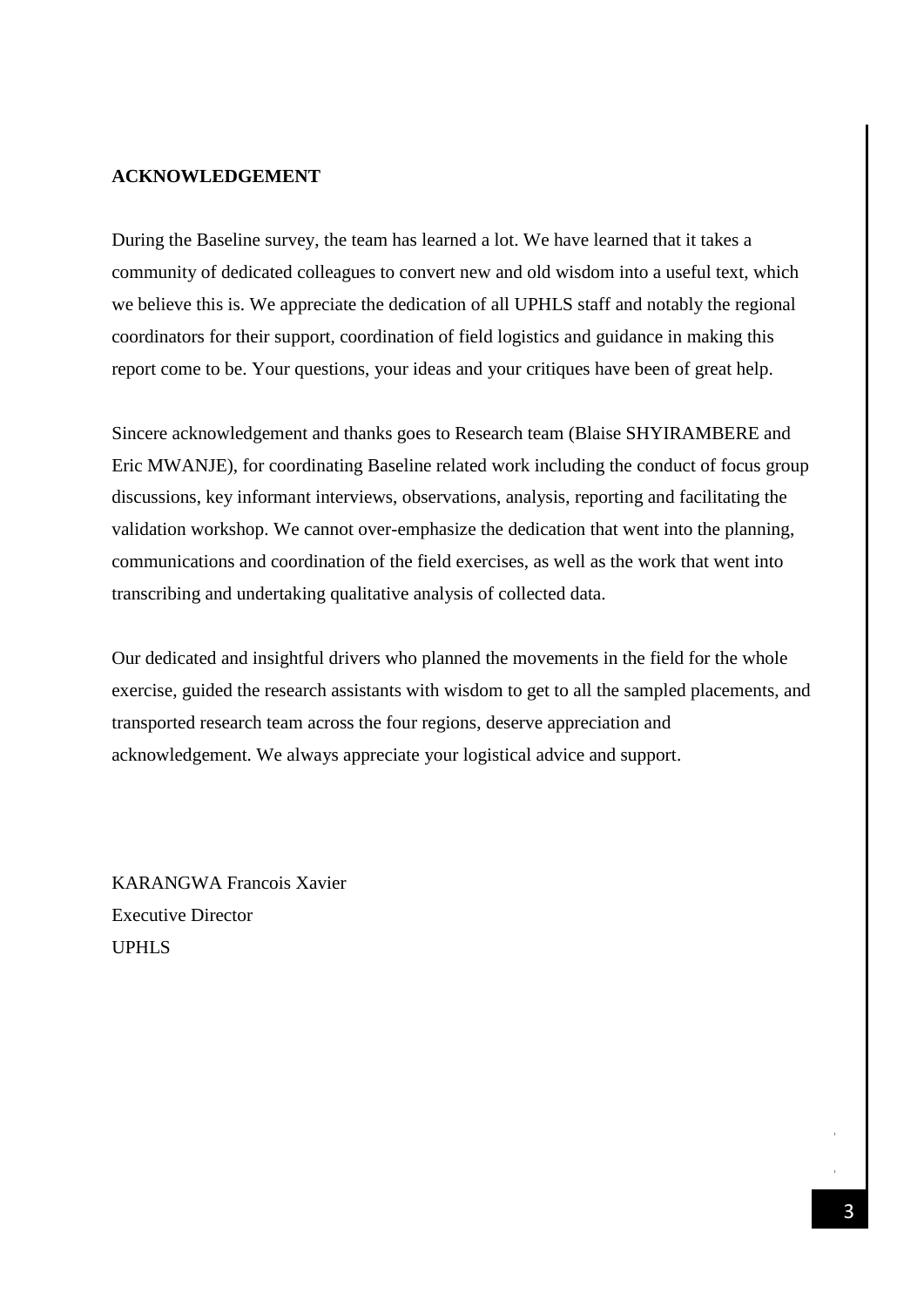# **TABLE OF CONTENT**

| INTERNAL AND EXTERNAL FACTORS FAVORABLE & UNFAVORABLE TO INCLUSION IN SRH SERVICES ----------------- 17  |  |
|----------------------------------------------------------------------------------------------------------|--|
| SUMMARY OF SRH BARRIERS AND NEEDS OF YOUTH WITH DISABILITIES PER CATEGORY OF DISABILITY-------------- 18 |  |
|                                                                                                          |  |
|                                                                                                          |  |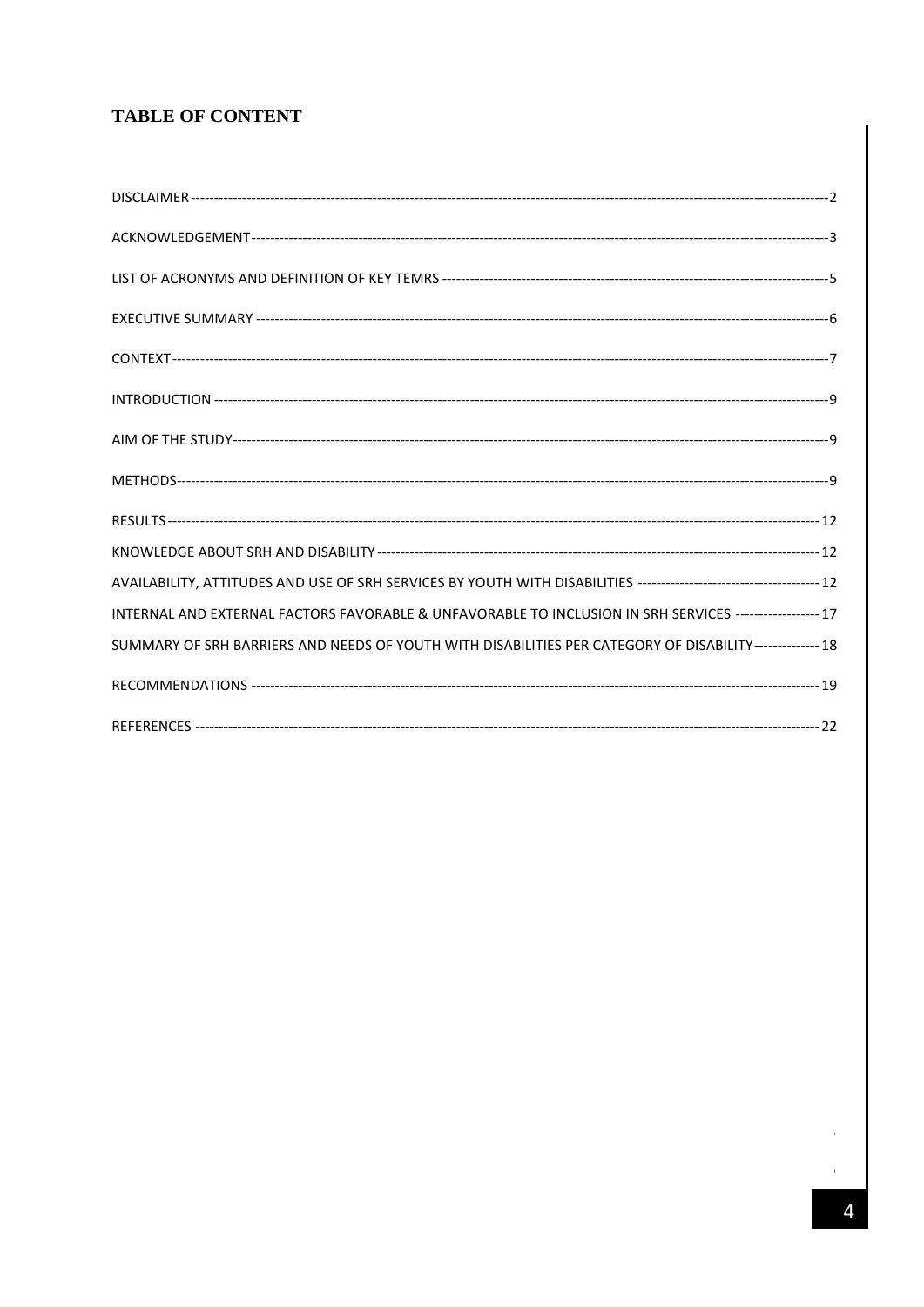# <span id="page-4-0"></span>**LIST OF ACRONYMS AND DEFINITION OF KEY TEMRS**

| AIDS:                                                                           | Acquired Immune Deficiency Syndrome                                                   |  |  |  |  |
|---------------------------------------------------------------------------------|---------------------------------------------------------------------------------------|--|--|--|--|
| AKA:                                                                            | Akagoroba k'ababyeyi / A platform where mothers come together to share                |  |  |  |  |
|                                                                                 | Ideas on social / economic issues $\&$ knowledge on fighting malnutrition             |  |  |  |  |
| <b>CHWs:</b>                                                                    | <b>Community Health Workers</b>                                                       |  |  |  |  |
| CNF:                                                                            | Conseil National des Femmes / National Women Council                                  |  |  |  |  |
| CNJ:                                                                            | Conseil National des Jeunes / National Youth Council                                  |  |  |  |  |
| <b>DPOs:</b>                                                                    | Organizations of Persons with Disabilities                                            |  |  |  |  |
| FGD:                                                                            | <b>Focus Group Discussion</b>                                                         |  |  |  |  |
| FP:                                                                             | <b>Family Planning</b>                                                                |  |  |  |  |
| HIV:                                                                            | Human Immunodeficiency Virus                                                          |  |  |  |  |
| <b>HMIS:</b>                                                                    | Health Management Information System                                                  |  |  |  |  |
| IEC:                                                                            | Information Education and Communication                                               |  |  |  |  |
| LODA:                                                                           | Local Administrative Entities Development Agency                                      |  |  |  |  |
| <b>MIGEPROF:</b> Ministry of Gender and Family Promotion                        |                                                                                       |  |  |  |  |
| <b>MUSA:</b>                                                                    | Mutuelle de Santé                                                                     |  |  |  |  |
| NCPD:                                                                           | National Council of Persons with Disabilities                                         |  |  |  |  |
| <b>PWDs:</b>                                                                    | Persons with Disabilities                                                             |  |  |  |  |
| RBC:                                                                            | Rwanda Biomedical Council                                                             |  |  |  |  |
| <b>SDGs:</b>                                                                    | <b>Sustainable Development Goals</b>                                                  |  |  |  |  |
| <b>SRH:</b>                                                                     | Sexual Reproductive Health                                                            |  |  |  |  |
| <b>SRHR:</b>                                                                    | Sexual Reproductive Health and Rights                                                 |  |  |  |  |
| STI:                                                                            | <b>Sexually Transmitted Infections</b>                                                |  |  |  |  |
|                                                                                 | <b>UBUDEHE:</b> Social and economic classification of Rwandan households / population |  |  |  |  |
| <b>UMUGANDA:</b> Practice that takes root from Rwandan culture of self-help and |                                                                                       |  |  |  |  |
|                                                                                 | Cooperation, in traditional Rwandan culture, members of the community                 |  |  |  |  |
|                                                                                 | would call upon their family, friends and neighbours to help them complete a          |  |  |  |  |
|                                                                                 | difficult task.                                                                       |  |  |  |  |
| <b>UNCRPD:</b>                                                                  | United Nations Convention on the Rights of Persons with Disabilities                  |  |  |  |  |
| <b>UPHLS:</b>                                                                   | Umbrella of Organizations of Persons with Disabilities in the fight against           |  |  |  |  |
|                                                                                 | HIV&AIDS and for Health Promotion                                                     |  |  |  |  |
| VSO:                                                                            | <b>Voluntary Services Overseas</b>                                                    |  |  |  |  |
| WASH:                                                                           | Water Sanitation and Hygiene                                                          |  |  |  |  |
| WGSS:                                                                           | The Washington Group Short Set of Disability Questions                                |  |  |  |  |
| WHO:                                                                            | World Health Organization                                                             |  |  |  |  |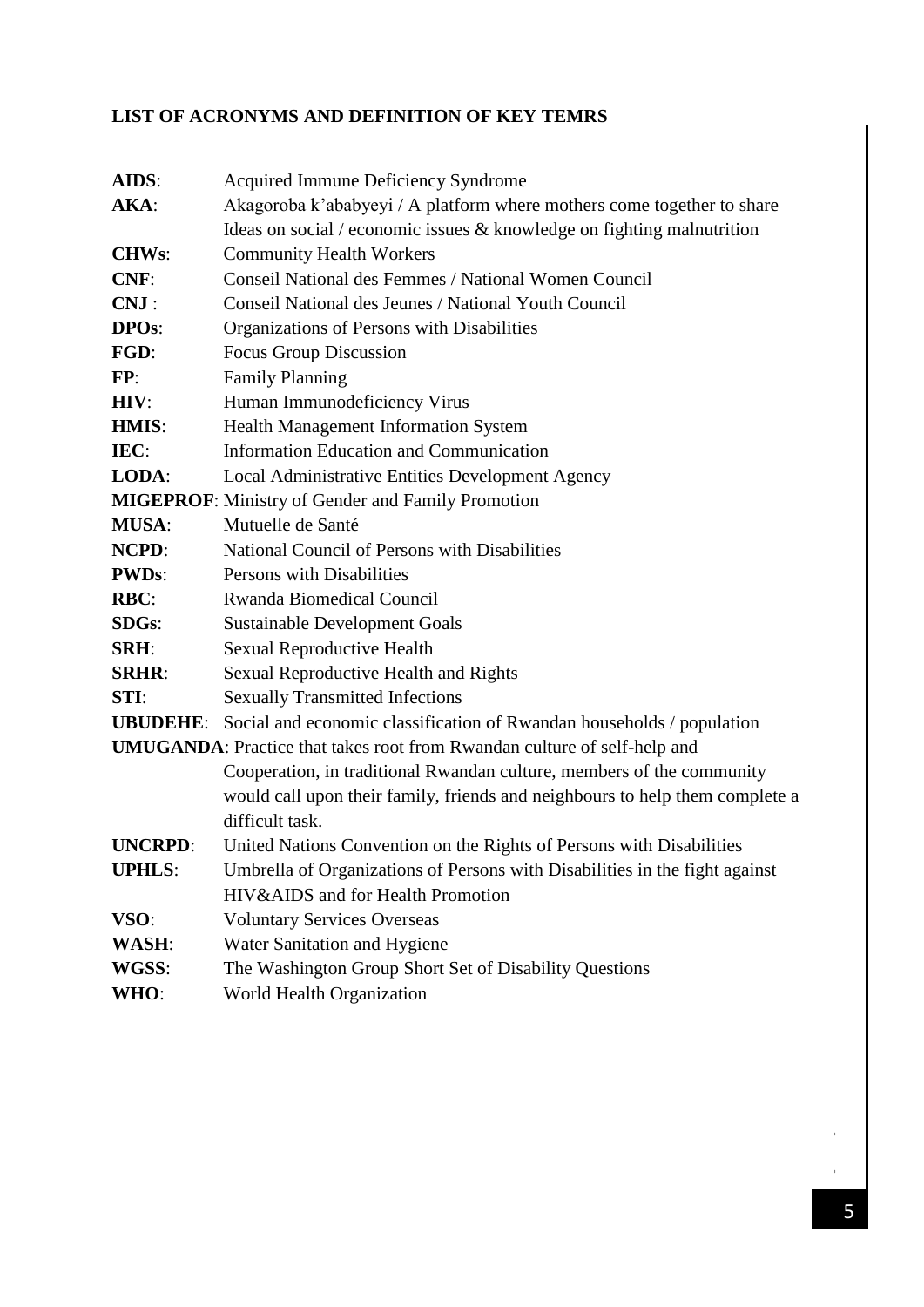#### <span id="page-5-0"></span>**EXECUTIVE SUMMARY**

Sexual and Reproductive Health and Rights (SRHR) encompass the right of all individuals to make decisions concerning their sexual activity and reproduction: free from discrimination, coercion, and violence. Specifically, access to SRHR ensures individuals are able to choose whether, when, and with whom to engage in sexual activity; to choose whether and when to have children; and to access the information and means to do so.

The SRHR Baseline Survey on knowledge, attitudes and behaviours of youth with disabilities in accessing SRH services was conducted by UPHLS team of experts, in Rwanda between February and April 2019 at grass root level in four regions of Rwanda. The purpose of the study was to develop a baseline on disability and SRHR to support UPHLS advocacy approaches with strong evidence based strategies in regards to national health policy framework that have to be inclusive of persons with disabilities.

The baseline had a main objective of assessing knowledge, attitudes, behavior and practice on SRH services among Persons with disabilities in Rwanda. The study was conducted in 12 districts of Rwanda based on regional balance (Rusizi, Nyamasheke, Karongi, Ngororero and Rubavu Districts in Western Province; Musanze and Gicumbi District in Northern Province; Nyagatare District in Eastern Province, Huye, Gisagara, Nyaruguru and Nyamagabe Districts in Southern Province), using qualitative method as follows: (i) Focus Group Discussions (FGDs) administered on 144 young people with different forms of disabilities and (ii) 12 Key Informant Interviews with opinion leaders at district and sub-district levels including health centers.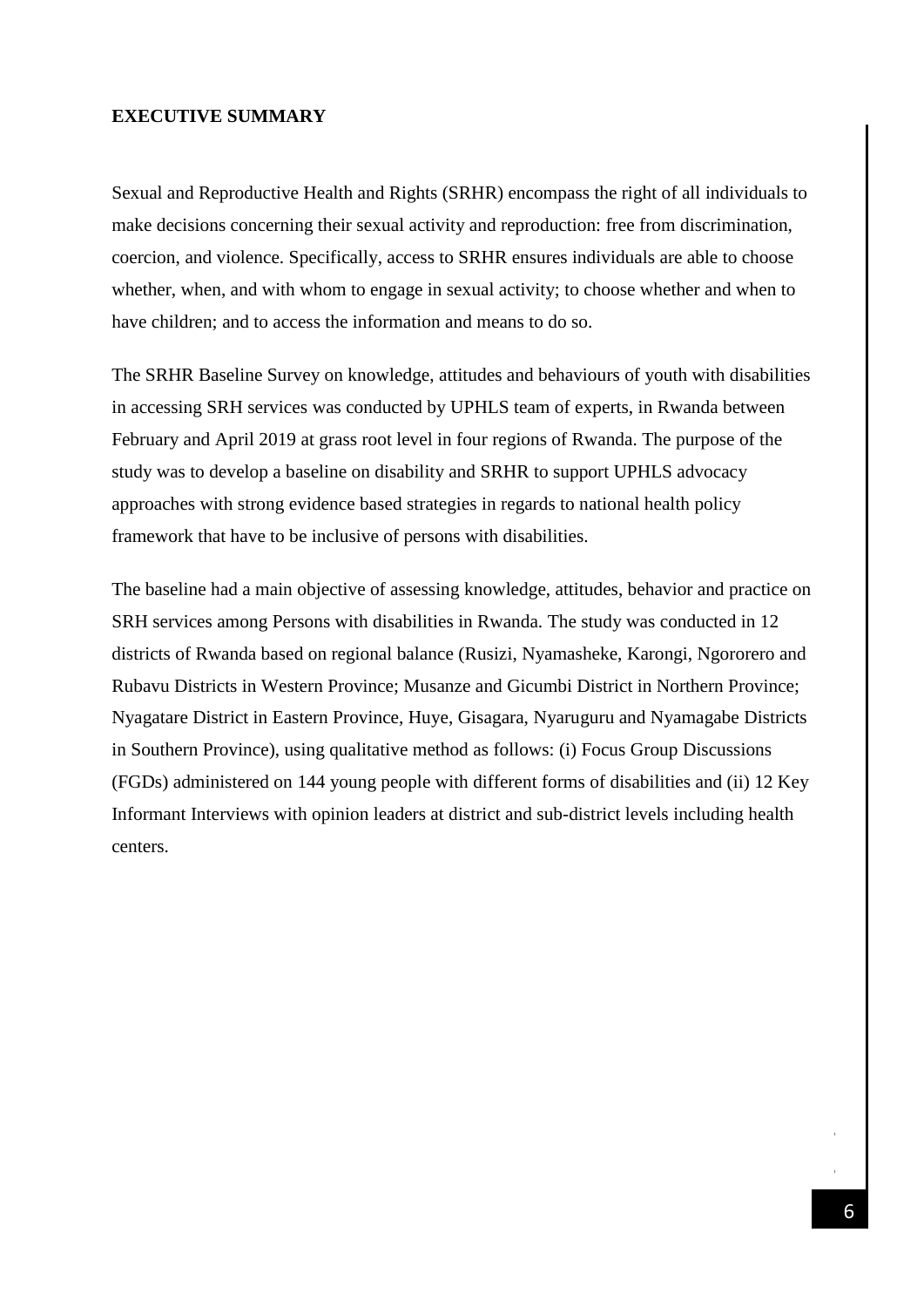#### <span id="page-6-0"></span>**CONTEXT**

The United Nations have put in place the Convention on the Rights of Persons with Disabilities (UNCRPD) which serves to protect, to respect and to promote their rights throughout the world1. However, there is still some way to go in terms of translating the convention into actual facts.

The government of Rwanda has put in place a law protecting persons with disabilities. The Article 1 stipulates that without prejudice to provisions of this law, there may be instituted particular laws protecting persons who are disabled due to various circumstances. The following article stipulates that disability shall mean the condition of a person's impairment of health ability he or she should have been in possession, and consequently leading to deficiency compared to others. And a disabled person is any individual who was born without congenital abilities like those of others or one who was deprived of such abilities due to disease, accident, conflict or any other reasons which may cause disability<sup>2</sup>.

Universal access to sexual and reproductive health (SRH) is key to improve the quality of life for everyone. Inequalities between communities still persist and are considered an "unfinished agenda" and a challenge to the attainment of the Sustainable Development Goals (SDGs), particularly those targeting health security and reducing inequalities among persons with disabilities. SDG target 3.7: by 2030, ensure universal access to sexual and reproductive health care services, including services for family planning, information and education, and the integration of reproductive health services into national strategies and programmes. SDG target 5.6: ensure universal access to sexual and reproductive health and reproductive rights as agreed in accordance with the Programme of Action of the International Conference on Population and Development and the Beijing Platform for Action and the outcome documents of their review conferences<sup>3</sup>.

Rwanda made commitment during the London Global Disability summit in 2018 to Tackling stigma and discrimination – commitments that includes greater legislation at national level;

**.** 

<sup>1</sup> Convention on the Rights of Persons with Disabilities

 $2$  Law N° 01/2007 of 20/01/2007 relating to protection of disabled persons in general

<sup>&</sup>lt;sup>3</sup> Fact sheets on sustainable development goals: health targets. WHO, 2017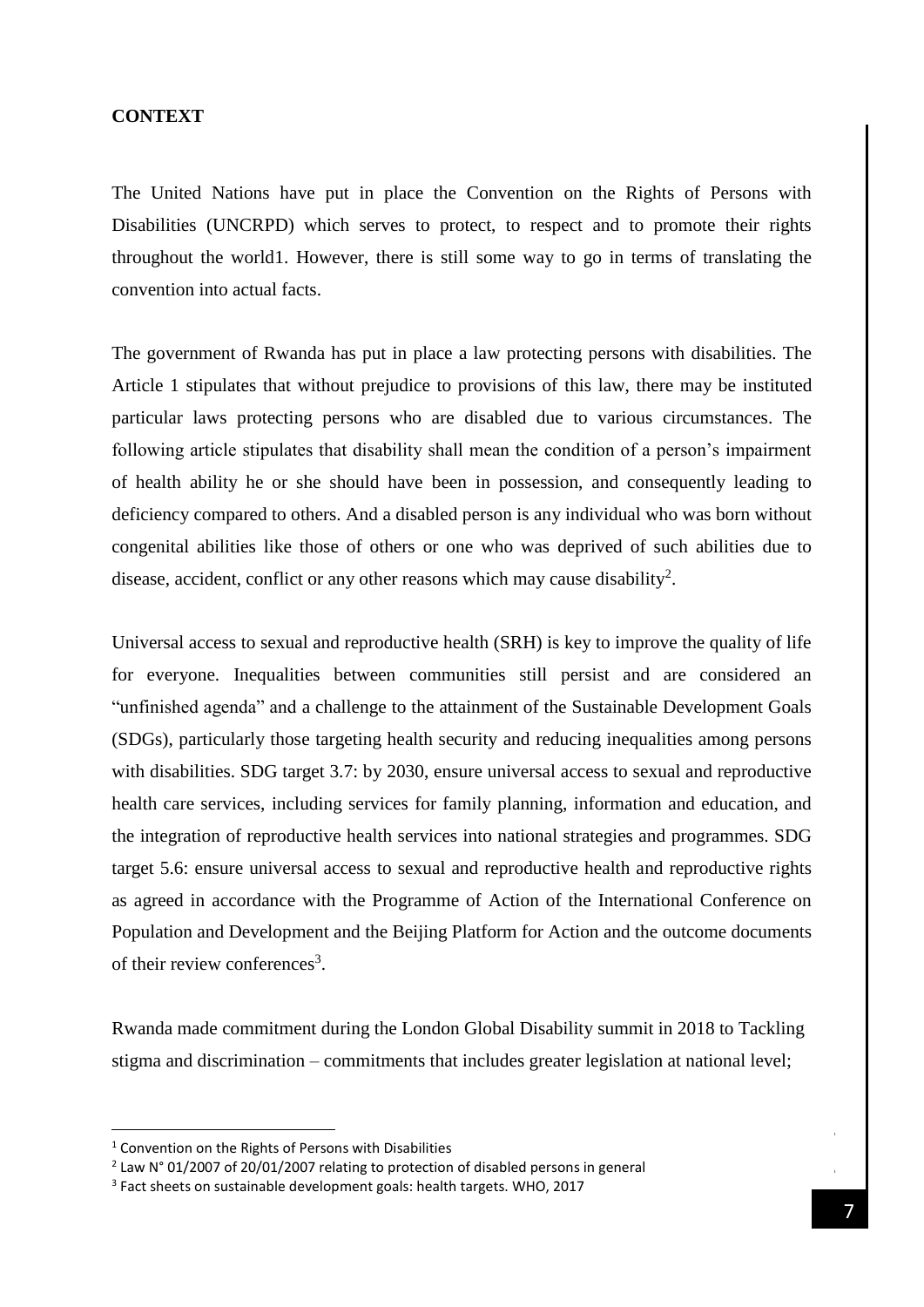quotas on representation and visibility of people with disabilities; and high-profile media campaigns.

UPHLS seeks to address the denial of human rights of persons with disabilities in Rwanda. It aims to legitimize the SRH needs of disabled persons as rights holders as declared in the United Nations Convention on the Rights of Persons with Disabilities (UNCRPD). Its role in strengthening SRHR include the use of UNCRPD and Rwanda reproductive health policies as tools for our advocacy to ensure human rights of disabled persons are recognized in Rwanda by ensuring that all national SRH programs and policies reach and serve disabled persons for social inclusion by SRH programs designed to reach the general community especially in rural area.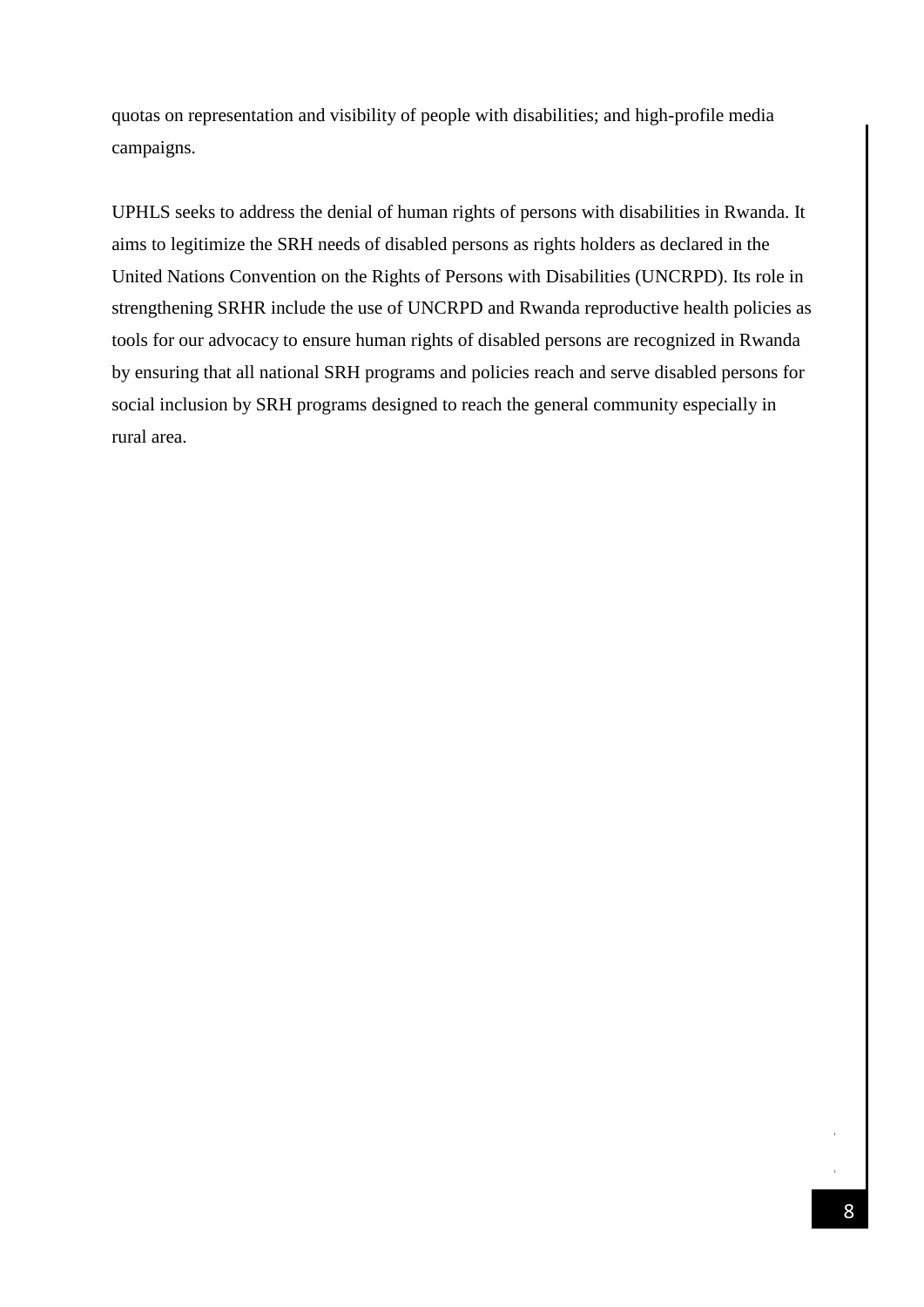#### <span id="page-8-0"></span>**1 INTRODUCTION**

The baseline study report gathers evidence on SRH and identifies major gaps in SRHR knowledge / attitudes/ behavior among PWDs, which will be used for evidence-based advocacy and policy engagement. The study explored SRH vulnerabilities and needs for young people with disabilities, experiences of accessing SRH services and what access challenges they face within the community. Girls, boys, young women and men with disabilities between 15 to 35 years with physical, intellectual / mental disabilities, visual impairment or hearing impairment were engaged in the study.

During the baseline survey, we adopted a qualitative peer-to-peer approach to explore the sensitive nature of the survey topic, with focus group discussions (FGDs) engaged to gather information on overarching themes and general experiences young people with disabilities had in relation to SRH and access to services and products.

Between 6 and 12 informants with similar types of disability, closer age groups, and/or gender were invited for focus group discussion (FGD). Measures were taken to ensure that FGDs and interviews are organized in accessible locations & with Sign language interpreters whenever necessary.

#### <span id="page-8-1"></span>**2 AIM OF THE STUDY**

The main objective of the baseline survey was to assess knowledge, attitudes, behavior and practice on SRH services among youth with disabilities in Rwanda.

#### <span id="page-8-2"></span>**3 METHODS**

#### **Data collection**

Based on the information gained through the comprehensive document review, the data was collected using individuals' interview guide at National, District and Sector level; focus groups discussion at community level and observation. The in-depth interview was used to explore in detail the key informant's own perceptions and accounts. These interviews resembled conversations, although they focused on the researcher's needs for data. They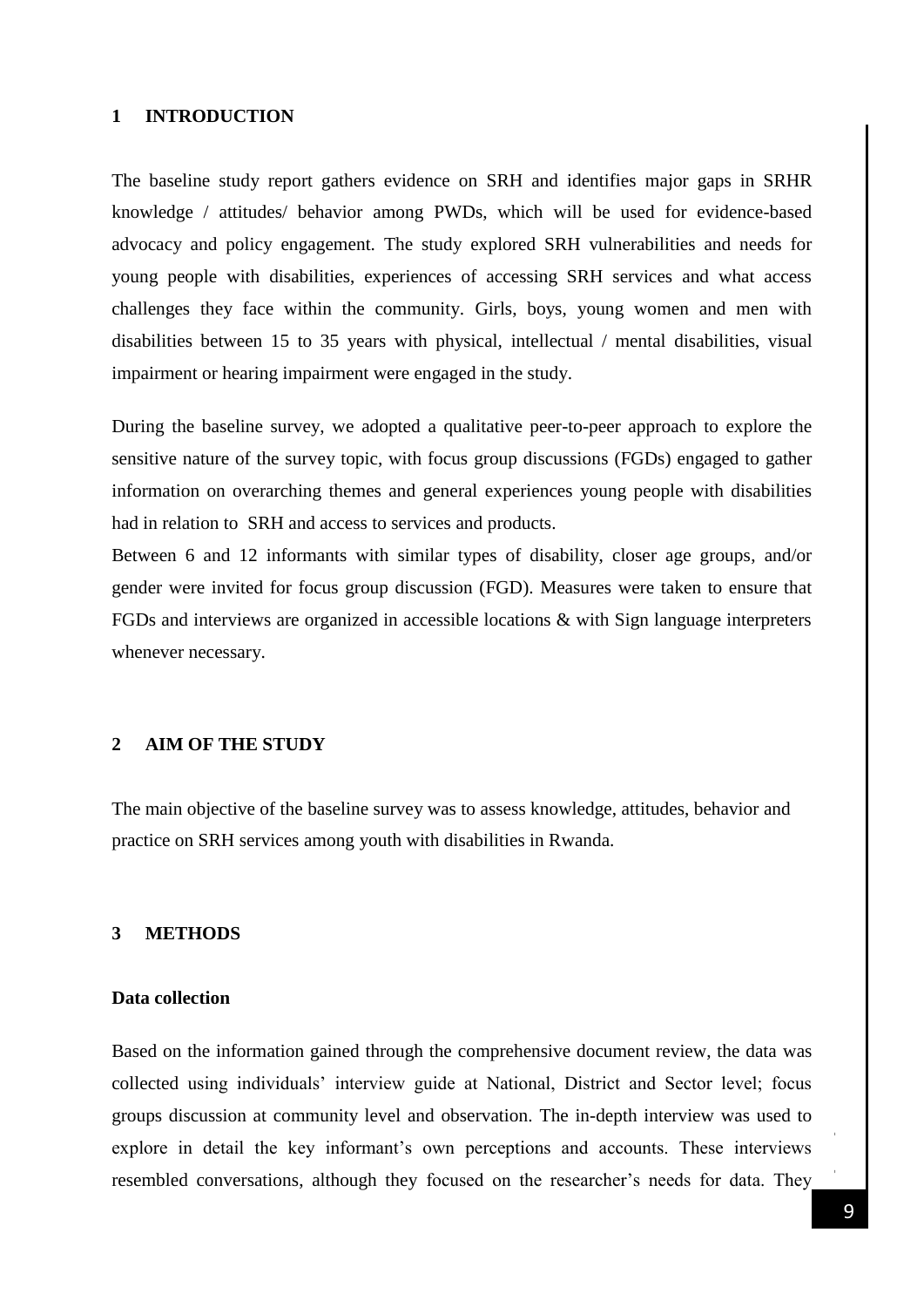differed from everyday conversation because we were concerned to conduct them in the most rigorous way we can in order to ensure reliability and validity. These interviews used an open-ended, discovery-oriented method, which allowed us to deeply explore the respondent's feelings and perspectives on the subject.

Questions were worded so that respondents expound on the topic, not just answer "yes" or "no." We used active listening skills to reflect upon what the speaker is saying and we tried to interpret what is being said and seek clarity and understanding throughout the interview. Interviews were typically audio-recorded and complemented with written notes (field notes taken by the interviewer). Written notes included observations of both verbal and non-verbal behaviors as they occur, and immediate personal reflections about the interview. These indepth interviews involved not only asking questions, but systematically recording and documenting the responses to probe for deeper meaning and understanding. Both the researcher and the users of the findings will be as confident as possible that the findings reflect what the research set out to answer, rather than reflecting the bias of the researcher.

#### **Questionnaires**

The Washington Group Short Set of Disability Questions (WGSS) was used prior interviews with all targeted informants. The individual questionnaire and focus group guide were used to collect data on attitudes and knowledge of decision makers, local authorities in targeted Districts, services providers, community members, families and care givers as well as persons with disabilities themselves on social inclusion, attitudes & access to SRH services. The questionnaires contained open-ended questions and have been piloted to identify if the questionnaires are well structured and the reaction of respondents. The observation tools such as DISC were used to appreciate the accessibility of SRH services.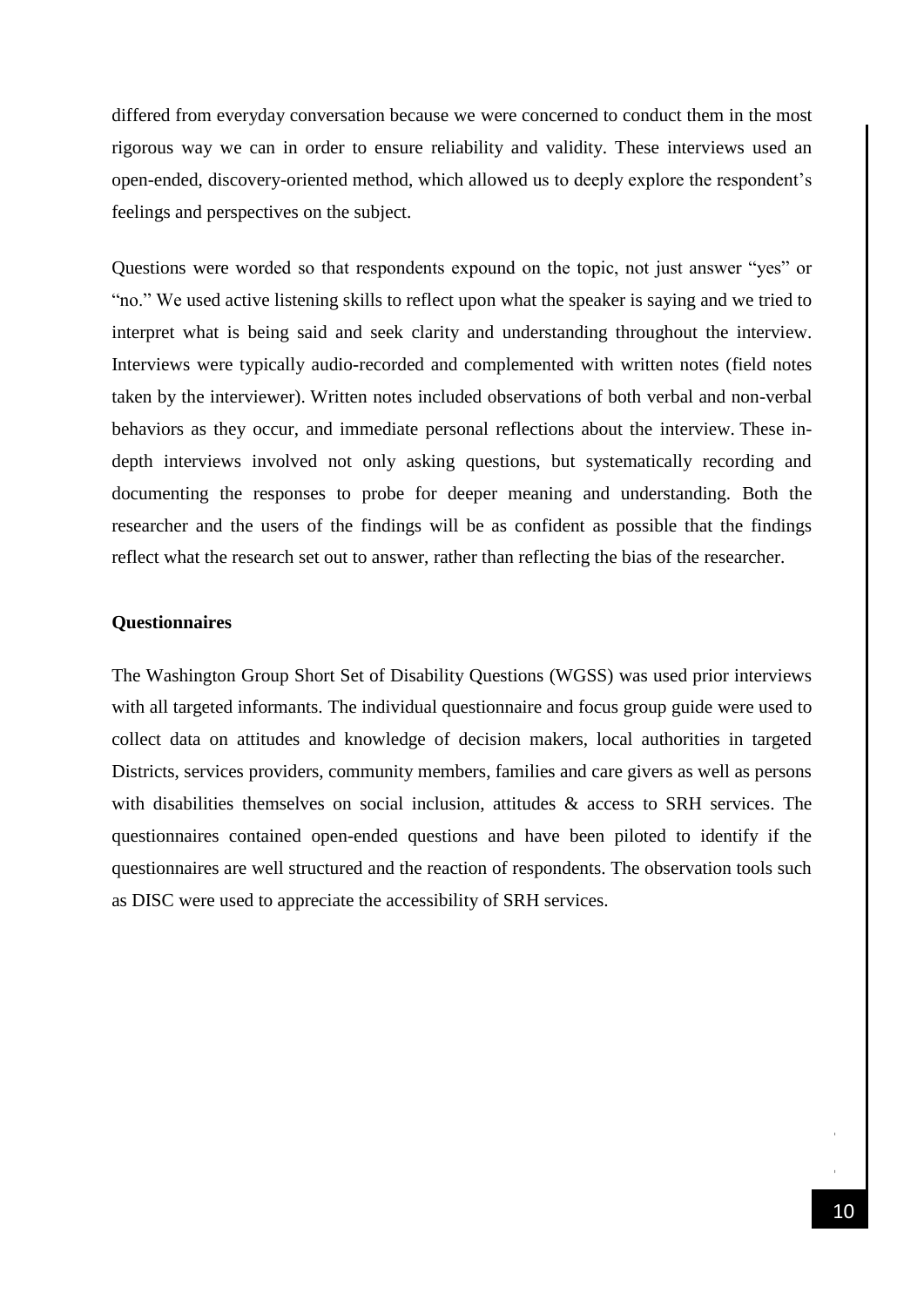### **Recording/ transcribing interviews**

Whenever necessary a transcriber was used to write notes at the same time as the interviewer was speaking and used audiotape when necessary (whenever an audiotape was used the respondent's prior permission was sought).

#### **Sample size**

The sampling method used in this study is the Purposive sampling. We grouped participants according to preselected criteria relevant to our research question. A Sample size of 120 participants was chosen for this study, this sample size depended on the research topic and potential respondents, resources and time available.

#### **Ethical aspects**

As researchers, we have responsibilities to our research participants and the persons to whom we will present our findings. We have considered the following principles:

- Respect the rights of the individual
- Beneficence (doing good)
- Not doing harm
- Justice (particularly equity)

<span id="page-10-0"></span>The context in which we were working in, and the aim of our research was carefully considered. UPHLS informed local authorities in writing about the survey before the start of field work. We considered writing consent form whenever it was found to be relevant and we ensured confidentiality (data collectors' maintained clear boundaries between what they were told by participants and what they told the participants). The ways in which confidentiality might be breached were carefully considered before data collection begun and explicit strategies were put in place for protection.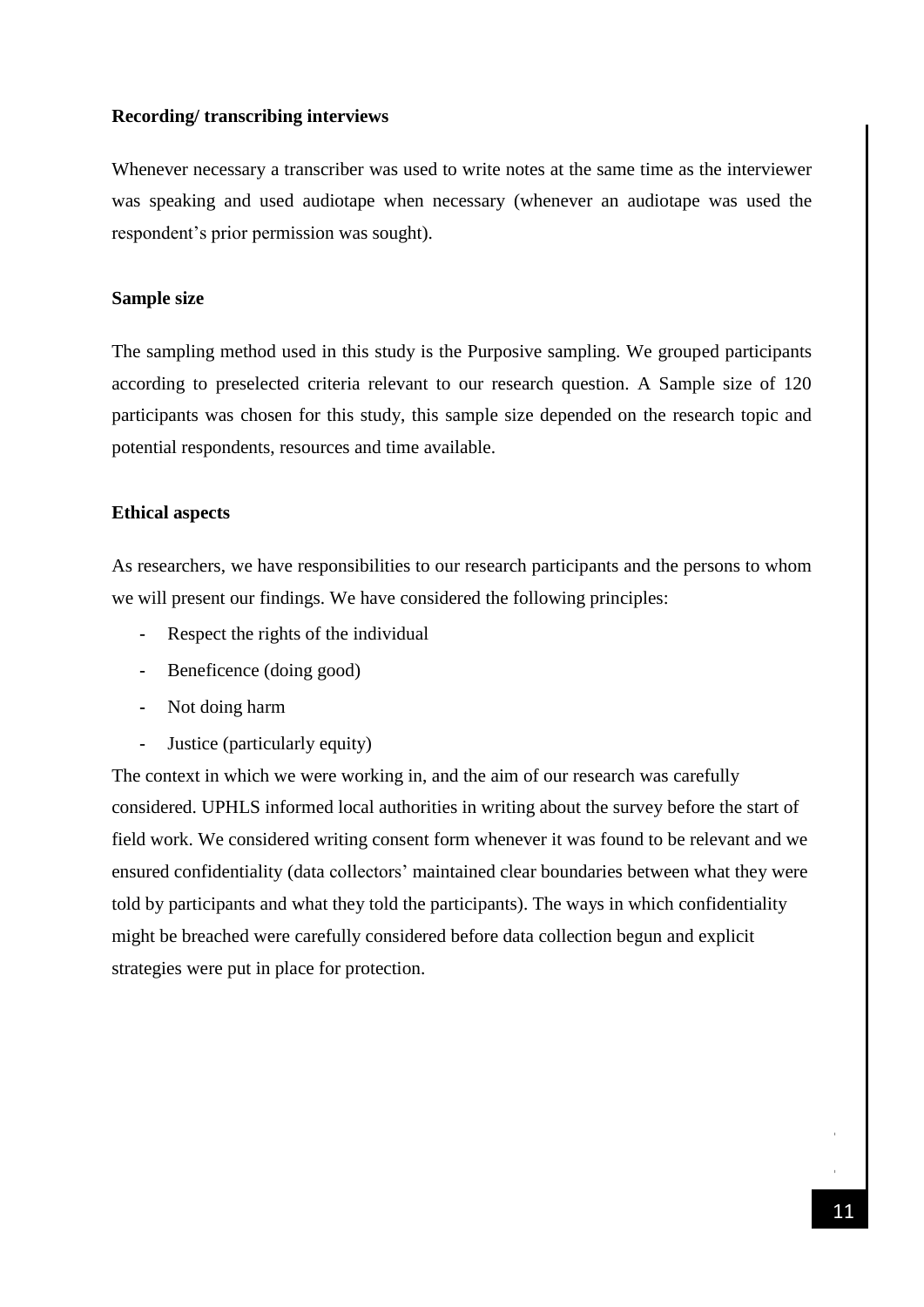# **4 RESULTS**

#### <span id="page-11-0"></span>**4.1 KNOWLEDGE ABOUT SRH AND DISABILITY**

During the baseline survey, the following has been identified in terms of knowledge about SRH and disability:

- Apart from youth with intellectual disabilities and some special cases with the blind and the deaf, other groups of youth with disabilities (males and females) in schools, self-help groups or Paralympic sports clubs (like Umutara Deaf School in Nyagatare District, cooperative called "COOPAP Nyange" in Musanze District, Gicumbi Stars in Gicumbi District, Nkanka Deaf School in Rusizi District, Twisungane Simbi in Huye District, etc.) have basic information on reproductive system, family planning, HIV&AIDS, Condom use, preventing early pregnancies, puberty stage, hygiene, antenatal and postnatal care, etc.
- Youth with disabilities (males and females) out of schools have limited information on SRH and they reported sexual education within family being a taboo to be talked about for most of their parents;
- Youth with intellectual disabilities consulted together with their care givers (like those in Center called "Wir Fur Rwanda" in Gisagara District and those in Ineza Kabaya in Ngororero District) have shown very limited information on SRHR;
- During the baseline survey, all the engaged groups of youth with disabilities had no idea on SRH related policies and its engagement process

# <span id="page-11-1"></span>**4.2 AVAILABILITY, ATTITUDES AND USE OF SRH SERVICES BY YOUTH WITH DISABILITIES**

The following services are available at the visited health centers:

- Some components of Sexual and Reproductive Health services are available at the health center like Family planning, HIV voluntary counselling and testing, Condom distribution, etc.
- Community health workers provide information on family planning to the community (especially to mothers) and they refer to health centers those in need;

**Note**: Family planning services provided at the Health center depends on the nature of the center, if it is a faith based center like those managed by Catholic Church, they only provide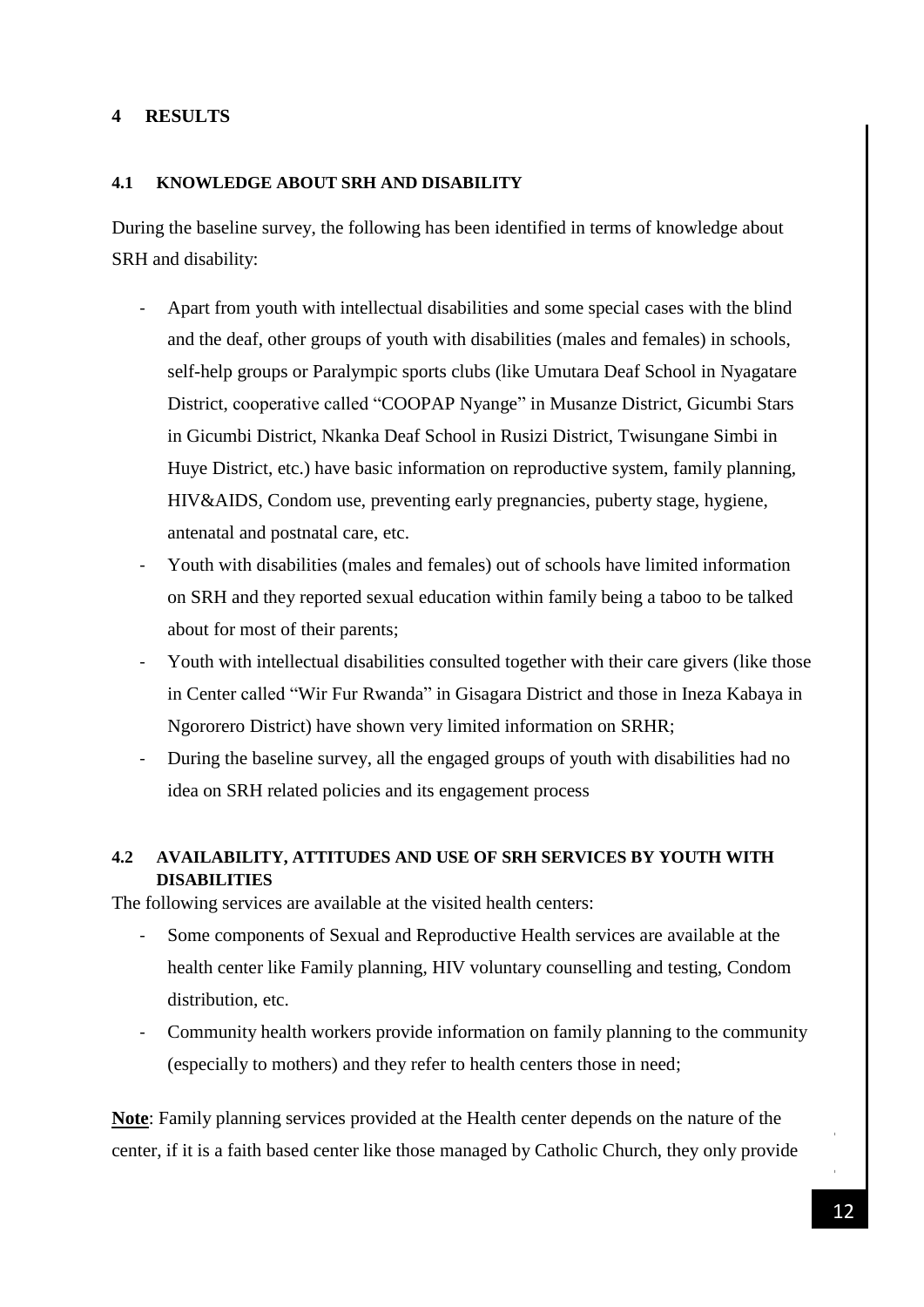natural family planning methods. Modern contraceptive methods are provided in other health centers.

Services mostly provided at the visited health centers include:

- Short and long-term contraceptive methods;
- STIs (Sexually Transmitted Infections) and HIV education, information, counselling, prevention, care and treatment;
- Information, education and communication on menstrual cycle in youth corners;
- Referral for further diagnosis and treatment

Health centers are not capturing disability disaggregated data in SRH or any other services because their supervising entities are not requesting it and, with no related indicators in health management information system to report to.

Very few Persons with disabilities are using health services at visited health centers and some data can be captured using RBC HIV registers which are not also used on regular basis. When asked to estimate, Heads of visited health centers estimated persons with disabilities served at health center to be less than 1% of the total population served in the catchment area of the health center. Physical and mental disabilities are the mostly received categories at the health centers.

**Note**: Some healthcare providers reported that they try deciding for deaf people when they can't understand what those clients are asking about.

Through information shared by Community Health Workers or Health Centers, young mothers with physical disabilities who have access to family planning (FP) services are empowered to make lifesaving choices such as delaying motherhood, spacing pregnancies and avoiding unintended pregnancies.

Following are some of the challenges faced by PWDs in accessing SRH services:

- Youth with disabilities engaged during the baseline survey in Gicumbi, Gisagara and Ngororero Districts reported the lack of appropriate care for persons with mental health issues and adapted referral mechanisms to SRH services;
- No budget is allocated to disability friendly SRH services provision at visited health centers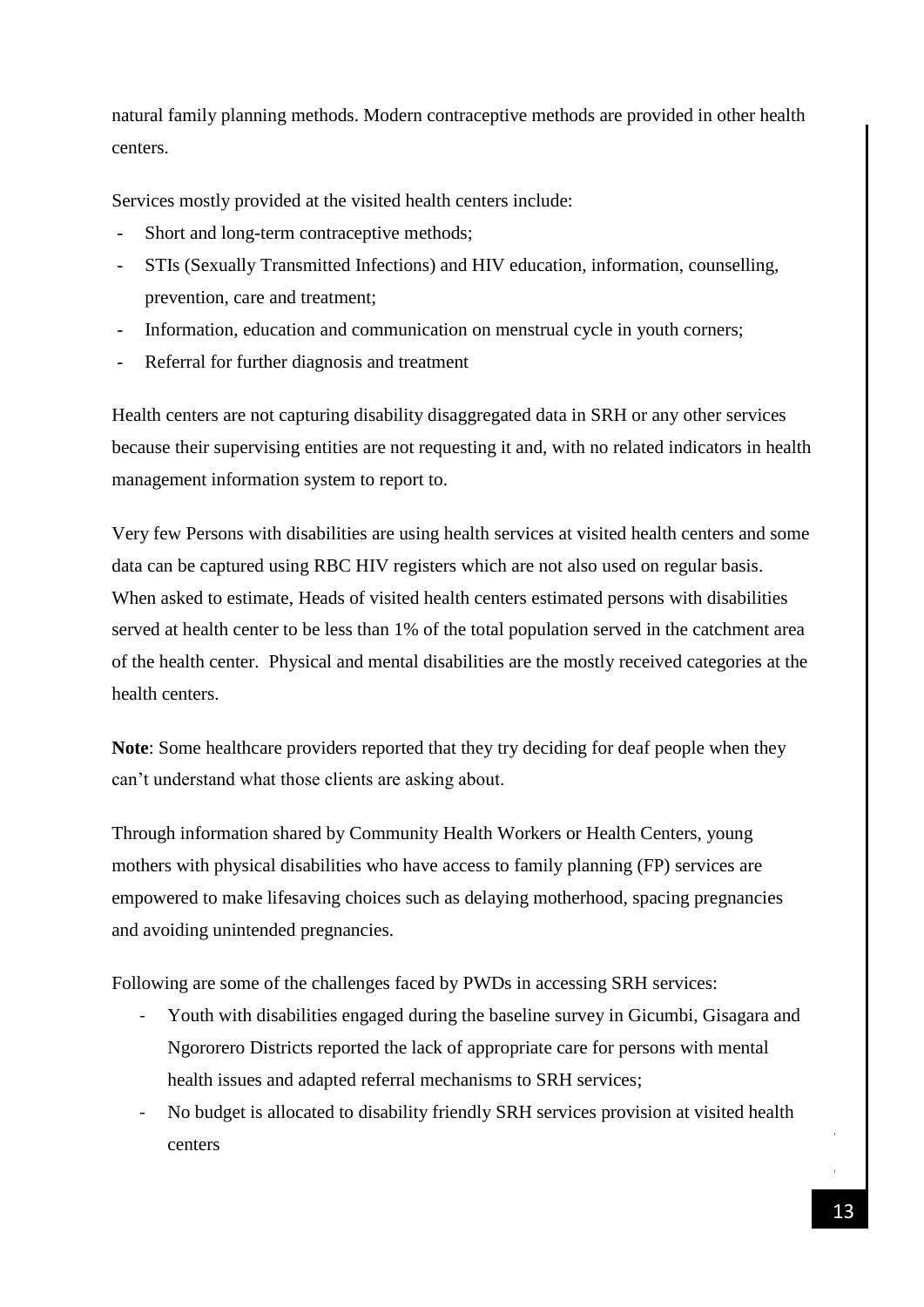- All visited health centers lack disability friendly training & IEC materials on SRH, they had just IEC materials for general population;

Local authorities report the following challenges that are limiting PWDs to access health services SRH included:

- Physical challenges in accessing health services, public institutions and facilities especially for wheelchair users and those with limited mobility;
- Lack of assistive devices (e.g. white canes, crutches, hearing devices, etc.);
- Limited rehabilitation services (and where those services are available you find the cost to be expensive to persons with disabilities most of whom are very poor);
- Many persons with mental problems without support or hard to reach people in SRH especially in the following visited Districts: Gicumbi, Gisagara, Nyaruguru, Nyagatare and Rusizi Districts
	- The Health Promotion and disease prevention Officer at Rusizi District shared an issue of poor mind-set of some community members thinking that mental health don't need medical intervention;
	- $\blacksquare$  He goes on with another issue of people with mental disabilities in the District with no personal identification and no known address;
	- The Director of Health in Gisagara District said that, sometimes people with mental disabilities get impregnated without their consent and that is most of the time identified late for appropriate care / follow up and, added that we lack skills on how to care for them things become worse. Their follow up is so complicated!
- Lack of transportation means for wheelchair users (most wheelchairs used by persons with physical disabilities are not convertible to fit in public buses);
- Communication barriers (especially for the deaf);
- Lack of disaggregated data on disability and SRH but some cases recorded like in Gisagara Districts include high mental illness & physical disabilities
- The Director of Health in Nyamagabe said that youth are not using SRH services in general due to fear, low self-esteem, not seeing importance of SRH, etc.
- The Director of Health in Nyamasheke Districts added that the use of SRH services is still low in the general population. So that can be worse among youth with disabilities due to additional barriers faced but, unfortunately the lack of data on disability and SRH can't allow people to measure that;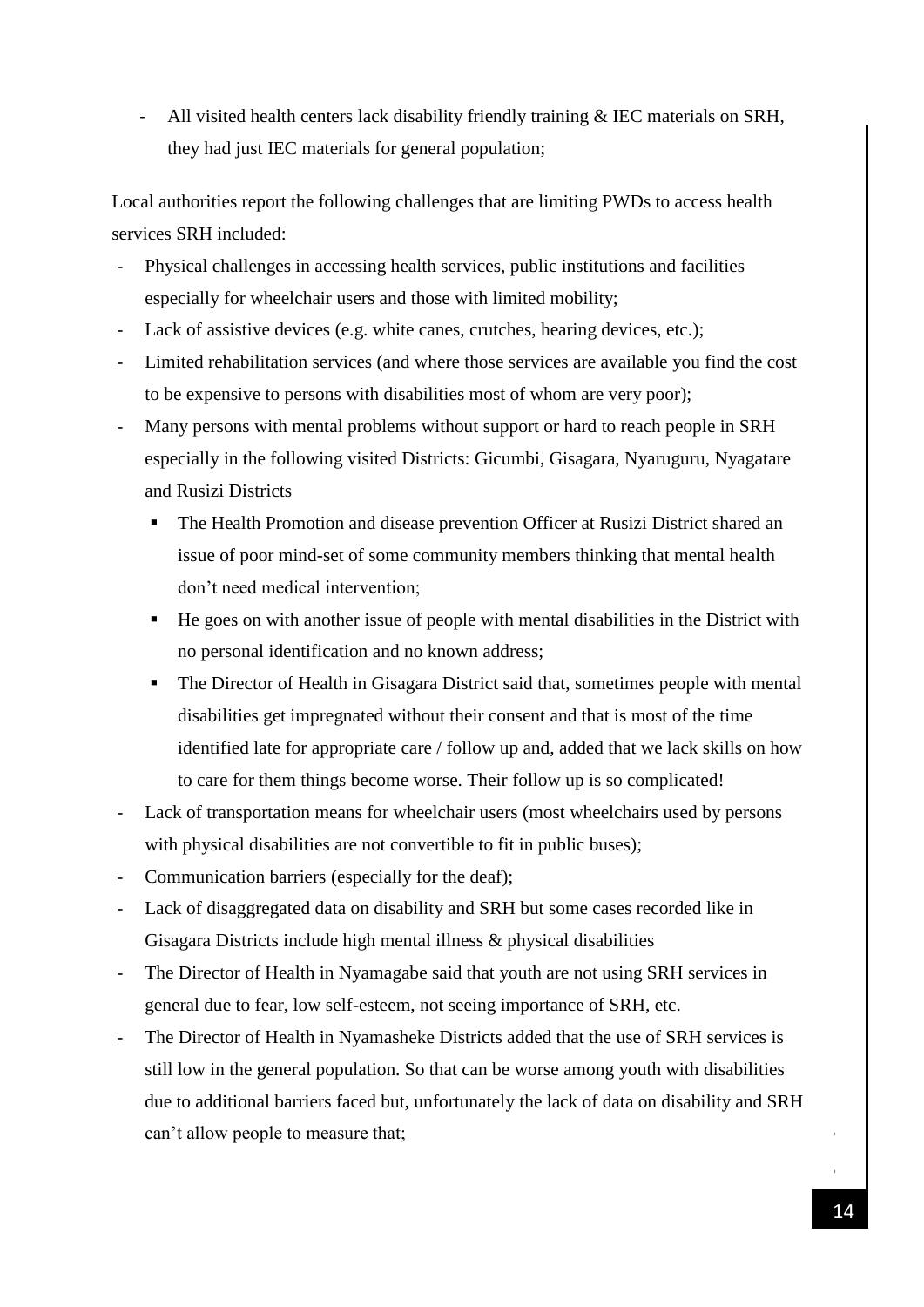- The Health Promotion and Disease Prevention Officer in Rusizi District reported that the lack of structures to capture disaggregated data on disability in health services is limiting them to know how persons with disabilities are accessing or using SRH services;
- Local authorities that were interviewed during this study share same views on the need of collecting data on disability and SRH for this vulnerable group of persons with disabilities in order to plan accordingly.

The following support to PWDs is reported by the local authorities in visited Districts:

- Nyamagabe District is trying to provide social support to PWDs on rehabilitation services. Example: The Director of Health reported that she has requested over  $8 + 5.9$ million since November 2018 from social protection's budget to cover rehabilitation services' cost for some PWDs that brought their requests to the District;
- The Health promotion and Disease Prevention Officer in Rusizi District reported that the District is providing some support to PWDs through their cooperatives and participation in Paralympic sports;
- The Director of Health in Gisagara District reported that stigma towards PWDs is decreasing in the District, awareness on disability is going on and PWDs are being prioritized at Health centers;
- The Director also reported that some development partners like Hopes & Homes are providing family support to children with disabilities;
- The Director of Health in Nyamasheke District reported that through partnership with development partners the District is supporting access to inclusive education and rehabilitation of persons with disabilities at Gatagara Center (VSO in this case), treatment of eye diseases (Fred Hollows) and all new building have to cope with accessibility standards;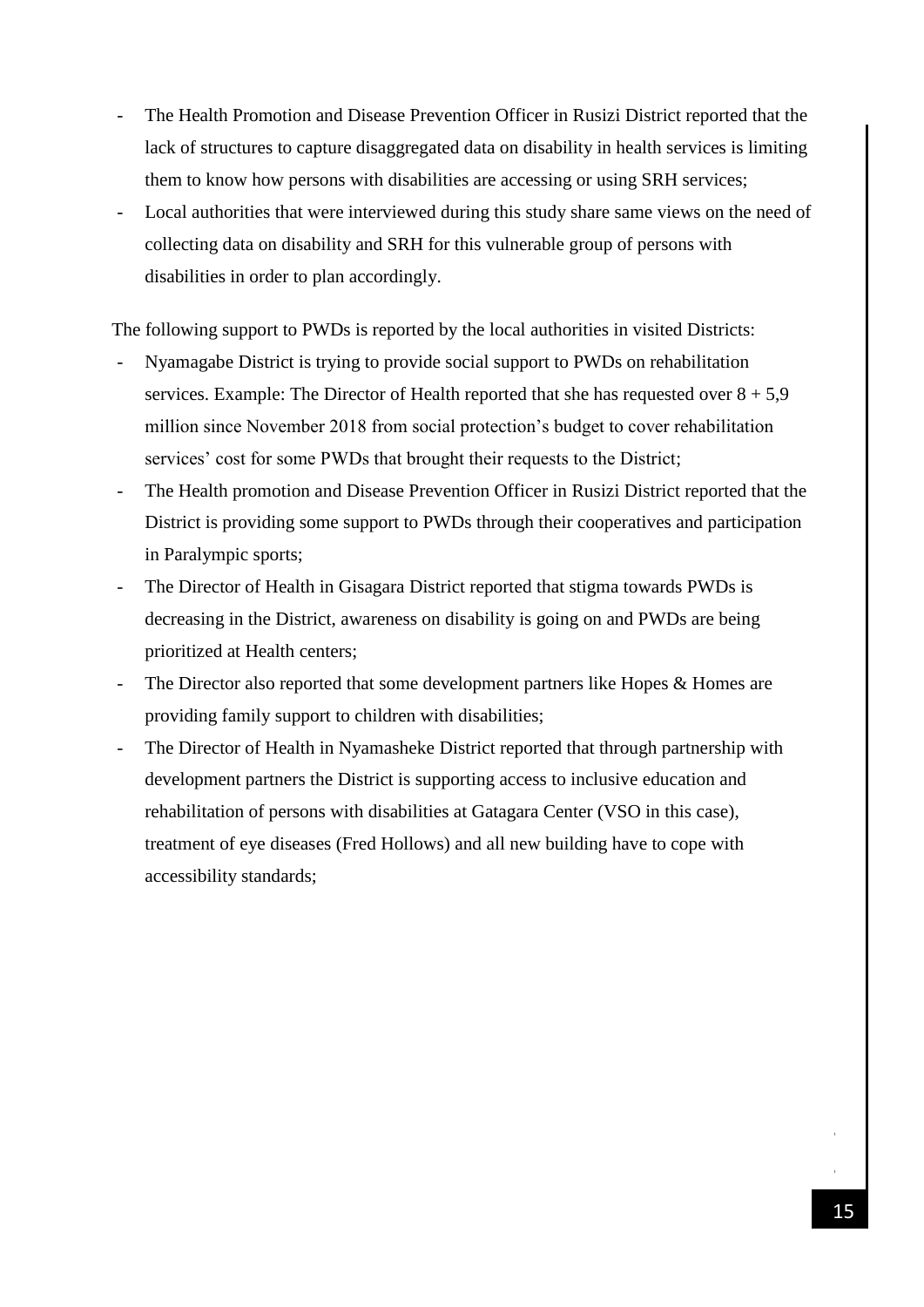Local authorities in some of the visited Districts shared also the following information:

- Disability has been considered in the development of Nyamasheke District Development Strategy and persons with disabilities have been involved through their elected representative at District level to capture their needs per area of intervention;
- The Director of Health in Nyamagabe District said that the District has seen the need to include PWDs in development programs but it seems that the community has not yet captured it as a priority (the example given here is when the community is consulted to determine which social / economic category to put in the population and you find PWDs being forgotten as a priority. This has an impact on who is being selected for social protection scheme where community health insurance is provided to the most vulnerable households).

**Note**: Too often even programmes with the best intentions have treated persons with disabilities as a "target" – passive recipients of services. In fact, persons with disabilities constitute a significant stakeholder group that should have a place at the table whenever health programmes are planned and decisions are made. Their involvement is the best assurance that programmes will meet needs effectively

The following are channels used by local authorities to share programs' information to PWDs:

- The commonly used channel to communicate with persons with disabilities at District level is through the meeting with elected representatives of person with disabilities at different levels of local governance;
- Some programs like "Umuganda or Akagoroba k'ababyeyi (AKA)" and local authorities at cell and village levels are also used
- Community leaders, self-help groups of PWDs and Community health workers are another way of transmitting messages to PWDs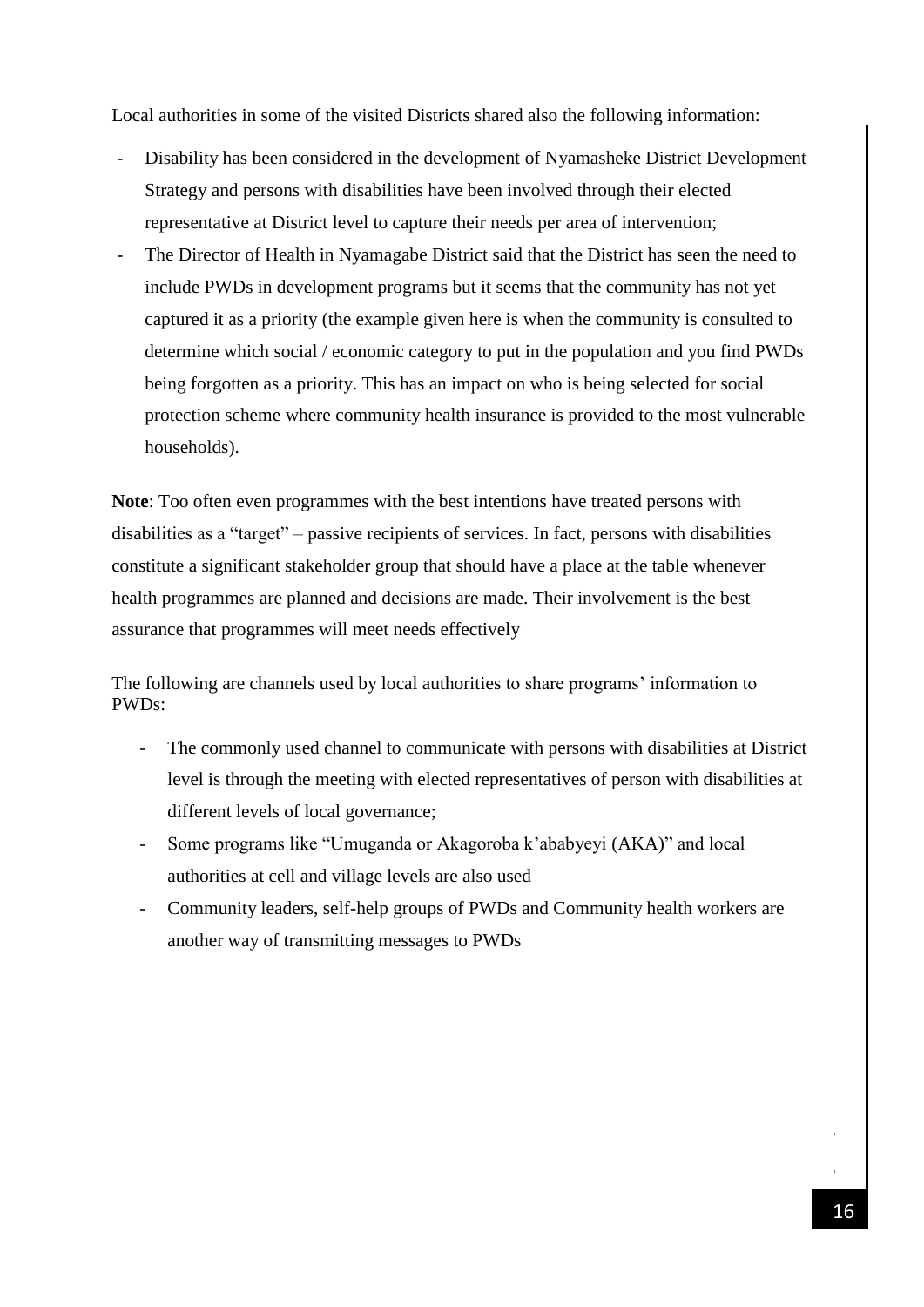# **4.3 INTERNAL AND EXTERNAL FACTORS FAVORABLE & UNFAVORABLE TO INCLUSION IN SRH SERVICES**

<span id="page-16-0"></span>

|                            | Favorable factors to social inclusion in<br><b>SRH</b> services                                                                                                                                                                                                                                                                                                                                                                                                                                                                                                                                                                  | Unfavorable factors to social inclusion in SRH services                                                                                                                                                                                                                                                                                                                                                                                                                                                                                                                                                                                                                                                                                                                                                                                                                                                                                                                                                                                               |
|----------------------------|----------------------------------------------------------------------------------------------------------------------------------------------------------------------------------------------------------------------------------------------------------------------------------------------------------------------------------------------------------------------------------------------------------------------------------------------------------------------------------------------------------------------------------------------------------------------------------------------------------------------------------|-------------------------------------------------------------------------------------------------------------------------------------------------------------------------------------------------------------------------------------------------------------------------------------------------------------------------------------------------------------------------------------------------------------------------------------------------------------------------------------------------------------------------------------------------------------------------------------------------------------------------------------------------------------------------------------------------------------------------------------------------------------------------------------------------------------------------------------------------------------------------------------------------------------------------------------------------------------------------------------------------------------------------------------------------------|
| <b>Internal</b><br>factors | Some Districts that try to provide<br>social support to PWDs on<br>rehabilitation services<br>Most of the visited health centers in<br>Nyamagabe, Rusizi, Nyamasheke,                                                                                                                                                                                                                                                                                                                                                                                                                                                            | - Fear among PWDs to access SRH services & stigma in family;<br>Discrimination towards persons with disabilities by community members<br>Most of them living in abject poverty<br>Physical challenges especially for wheelchair users and those with limited                                                                                                                                                                                                                                                                                                                                                                                                                                                                                                                                                                                                                                                                                                                                                                                          |
| <b>External</b><br>factors | Rubavu, Musanze, Gicumbi,<br>Nyagatare, Huye, Gisagara,<br>Nyaruguru, Ngororero and Karongi<br>Districts are now prioritizing outreach<br>services / mobilization of the<br>community on the use of long-term<br>contraceptive methods, HIV/AIDS<br>control, Antenatal and Postnatal Care<br>Sensitizing and seeking ways of<br>motivating the youth (including those<br>in schools) to come at Health centers<br>during the weekend<br>Referring mothers going to health<br>$\blacksquare$<br>center for post-natal services to family<br>planning services<br>Global commitments from London<br>Disability Summit held in 2018 | mobility which make them more vulnerable due to the need of being<br>carried to and from the health centers;<br>Lack of adequate / adapted SRH information, education and<br>communication channels;<br>- Limited social protection and lack of health insurance;<br>Few girls with disabilities in Sexual relationship that participated in the<br>survey feel being used instead of getting married because of having a<br>disability;<br>Other girls with disabilities feel stigmatized, not getting married or seduced<br>because of their disabilities;<br>Negative attitude / limited capacity of healthcare providers on disability<br>rights and communication barriers where special needs of persons with<br>disabilities need to be considered like Sign Language<br>Some care givers of young persons with mental disabilities engaged in the<br>baseline survey reported cases of rape<br>Case like that of one of member of FGD held in Ineza Kabaya had a child<br>but no idea on whose the father due to nature of her mental health) |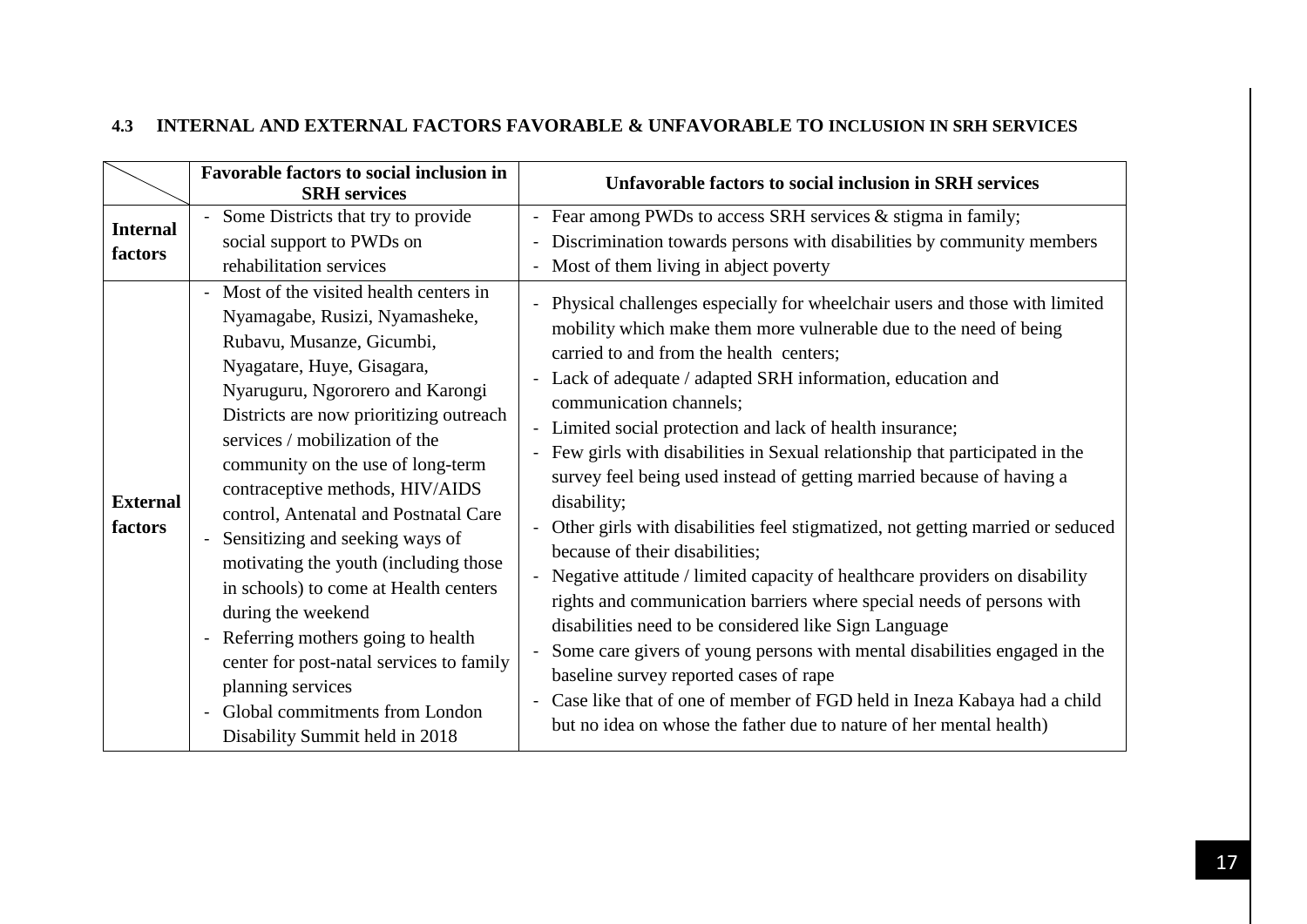# **4.4 SUMMARY OF SRH BARRIERS AND NEEDS OF YOUTH WITH DISABILITIES PER CATEGORY OF DISABILITY**

<span id="page-17-0"></span>

| Youth by type of disability                   | <b>Gender</b> | Barriers faced by the group                                                                                        | <b>Needs in SRHR</b>                                                                                                                   |
|-----------------------------------------------|---------------|--------------------------------------------------------------------------------------------------------------------|----------------------------------------------------------------------------------------------------------------------------------------|
| Youth with intellectual<br>disabilities       | Female        | Lack of information on SRHR<br>Poor social protection system                                                       | Provide IEC materials and guiding tools<br>on SRH in line with children learning<br>Training on disability rights for                  |
|                                               | Male          | Limited or little freedom to exercise their<br>rights in terms of SRH                                              | healthcare providers<br>Development of comprehensive social<br>protection system                                                       |
| Youth with physical<br>disabilities           | Female        | Physical accessibility of health centers<br>Long queue in waiting hall<br>Expensive sanitary pads                  | Accessibility of Health centers<br>Prioritization when there are long queue<br>in waiting hall<br>Low cost or reusable sanitation pads |
|                                               | Male          | Physical accessibility of health centers<br>including washroom / toilets                                           | Upgrade of health centers in terms of<br>physical accessibility                                                                        |
| Youth with visual disabilities                | Female        | Lack of confidentiality (especially being<br>obliged to be accompanied by their helper)<br>Expensive sanitary pads | Training on disability rights for<br>healthcare providers<br>Low cost or reusable sanitary pads                                        |
|                                               | Male          | Lack of information on condom use                                                                                  | Adapted training on condom use                                                                                                         |
| Youth with speech and<br>hearing disabilities | Female        | - Lack of confidentiality due to<br>communication barriers<br>Expensive sanitary pads                              | Healthcare trained on Sign language<br>Low cost or reusable sanitary pads                                                              |
|                                               | Male          | <b>Communication barriers</b><br>Limited customer care                                                             | Healthcare training on Sign language<br>Training on disability rights                                                                  |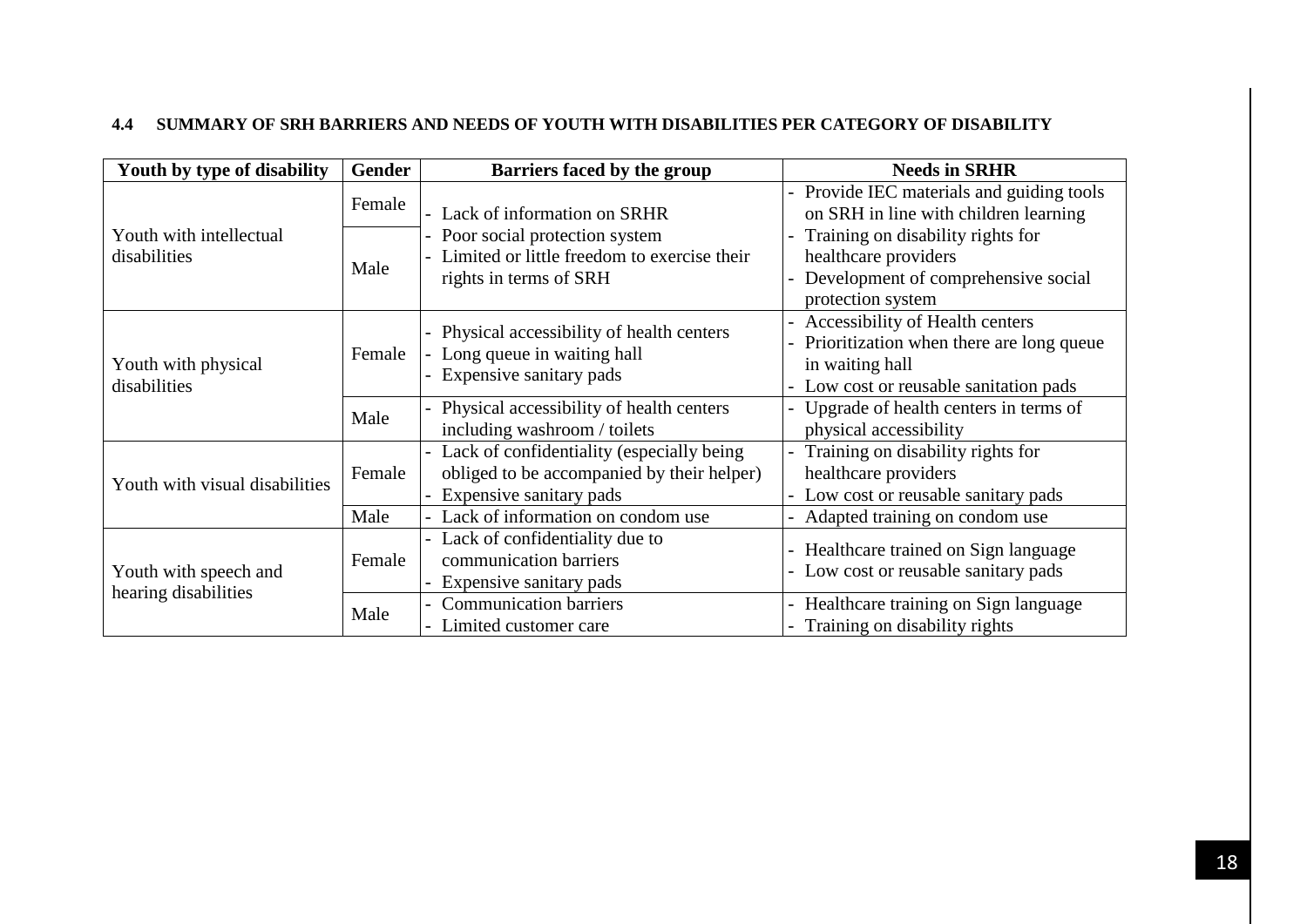# <span id="page-18-0"></span>**5 RECOMMENDATIONS**

# *Recommendations from the Healthcare providers:*

- There should be mechanisms to support persons with disabilities not in category 1 of Ubudehe to get the community health insurance known as "MUSA";
- Responsible institutions should consider building the capacity of healthcare providers on disability rights and Sign language;
- HMIS and data collection registers at health centers should have indicators on disability and, get updated to capture disaggregated data on disability;
- Development partners should consider initiatives that can help to lift PWDs out of abject poverty;
- There is a need to deal with physical accessibility all over the trip chain inside the health center;
- The community should be trained on disability rights;
- Support health centers to get personal identification of persons with mental disabilities or their domicile to be traced for SRH related services and decisions that need consent;
- Responsible parties should mobilize and interest youth with disabilities to go for SRH services;

# *Recommendations from local authorities:*

- The community should be mobilized on the rights of persons with disabilities;
- Recommendation from the Director of Health in Nyamasheke District: There is a need to set up a mechanism with skilled people knowledgeable in disability and SRH to guide health sector personnel in serving persons with disabilities and, together with local authorities they can find ways to integrate this mechanism in the national health system. That should be done in a balanced way in terms of demand and supply of SRH services;
- He goes on with the following: Learn from the youth corners at health centers and create disability friendly SRH corners at Health centers and mobilize Persons with disabilities to use them;
- The Director of Health in Nyamasheke District said also that there is a need to build the capacity of different stakeholders in terms of disability and SRH;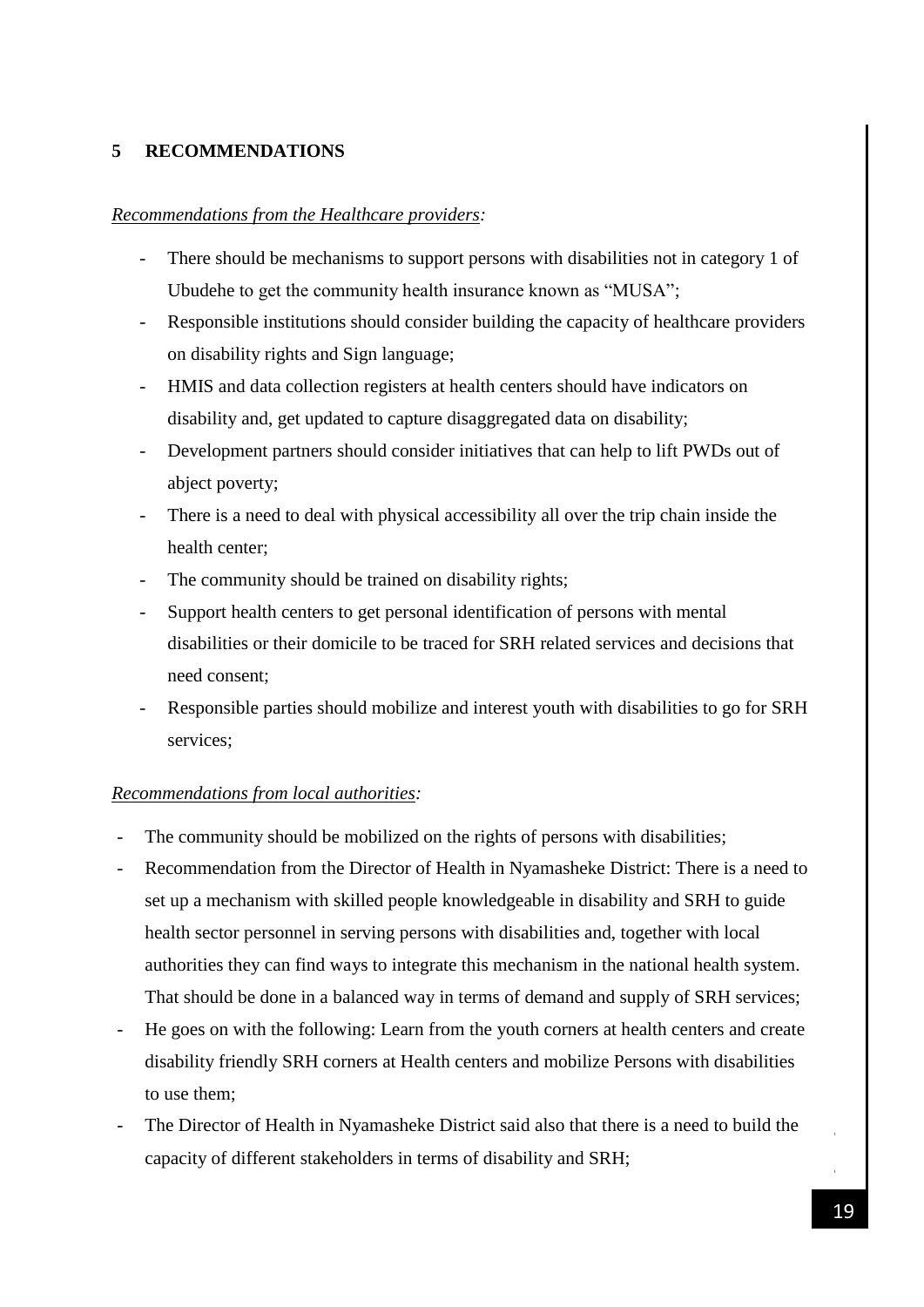- The Director of Health in Gisagara District recommended that stakeholders should find ways to share information on disability and SRH as well as reinforcing partnership with the District;
- He added that development partners should support at least one health center to become a model in terms of accessibility and providing disability friendly health services (SRH included) in their minimum package of services;
- The Disability Mainstreaming Officer in Gisagara District recommended to focus on the training of the Blind and the Deaf on Sexual and Reproductive Health as well as training service providers on Sign language and disability rights;
- He said also that there is a need to support the installation of accessible / disability friendly toilets at health facilities to facilitate persons with disabilities who may be blocked to attend health centers by the fact that they will not be able to use the toilets once at the center. These toilets should serve as a demonstration for decision makers at Districts level to learn from them;
- The Director of Health in Nyamagabe District said that the youth with disabilities should be organized in order to educate them on SRH and mobilized to use the services. They shall also be assisted and followed up closely as special groups and consideration should be made to include other programs related to SRH like HIV, drug abuse, income generating, sports, etc.;
- The Health Promotion and Disease Prevention Officer in Rusizi District said that a Study on health conditions like hygiene, nutrition, etc. should be conducted among PWDs

# *Recommendation from youth with disabilities who participated in the survey:*

- Training on SRH and intensified grassroots advocacy to reach out to PWDs in communities on SRHR;
- Disability friendly IEC materials on SRH;
- Low cost / affordable sanitary pads;
- Disability friendly SRH centers;

# *Recommendations from the Disability Organizations:*

- UPHLS should scale up distribution of adapted IEC materials on SRH starting with all DPOs;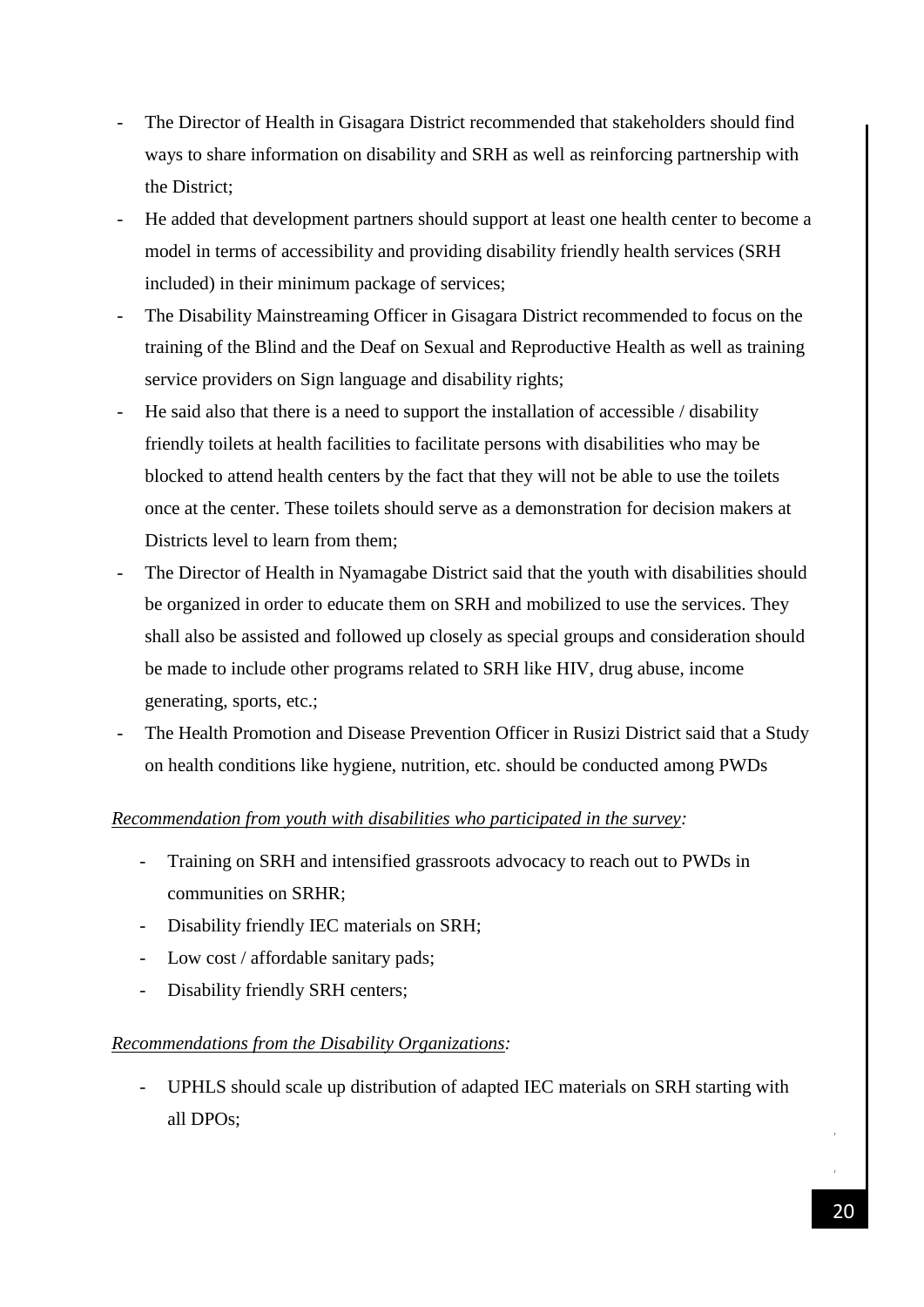- NCPD should identify and provide assistive devices / rehabilitation services to most vulnerable persons with disabilities who need them so they can be able to move and go for different services including SRH;
- NCPD and UPHLS should advocate to LODA for the integration of sanitary pads into the minimum package of social protection;
- Disability actors should lobby stakeholders in SRH or WASH for the training of females with disabilities on hygiene and use of sanitary pads;
- MIGEPROF, CNF, CNJ, NCPD and disability actors should secure livelihood of females with disabilities so they can cover their SRH basic needs;
- Government should consider special social protection services for most vulnerable persons with disabilities especially those who have severe disabilities;
- <span id="page-20-0"></span>- UPHLS should build the capacity of DPOs in terms of SRH so DPOs can find ways to integrate SRH education under their outreach services;